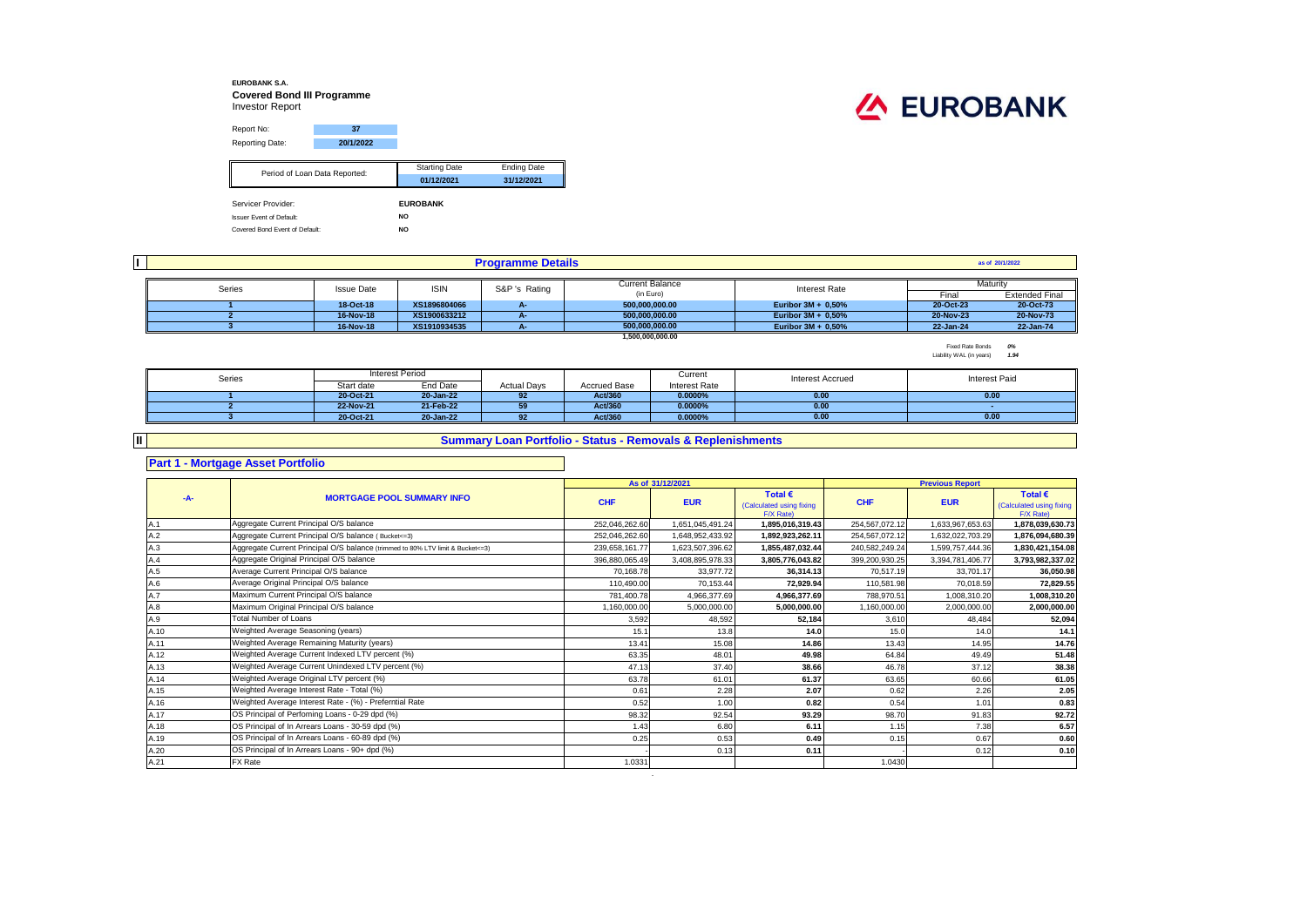|            | <b>Principal Receipts For Performing</b><br>Or Delinquent / In Arrears Loans | As of 31/12/2021   |               |                    |               |                                            |               |  |
|------------|------------------------------------------------------------------------------|--------------------|---------------|--------------------|---------------|--------------------------------------------|---------------|--|
|            |                                                                              | CHI                |               | <b>EUR</b>         |               | Total € (Calculated using fixing F/X Rate) |               |  |
|            |                                                                              | <b>No Of Loans</b> | <b>Amount</b> | <b>No Of Loans</b> | <b>Amount</b> | <b>No Of Loans</b>                         | <b>Amount</b> |  |
| <b>B.1</b> | Scheduled And Paid Repayments                                                | 5,632              | 2.136.325.87  | 67.814             | 12.565.344.46 | 73.446                                     | 14.299.083.07 |  |
| <b>B.2</b> | <b>Partial Prepayments</b>                                                   |                    | 218.402.00    |                    | 1.040.215.88  | 108                                        | 1.225.289.89  |  |
| <b>B.3</b> | <b>Whole Prepayments</b>                                                     |                    | 1.006.976.04  | 1151               | 2.560.459.86  | 133                                        | 3.485.400.06  |  |
| <b>B.4</b> | Total Principal Receipts (B1+B2+B3)                                          |                    | 3.361.703.91  |                    | 16.166.020.20 |                                            | 19.009.773.02 |  |

|     | Non-Principal Receipts For Performing                 | As of 31/12/2021   |               |                    |               |                                            |               |  |
|-----|-------------------------------------------------------|--------------------|---------------|--------------------|---------------|--------------------------------------------|---------------|--|
|     | Or Delinquent / In Arrears Loans                      | <b>CHI</b>         |               | <b>EUR</b>         |               | Total € (Calculated using fixing F/X Rate) |               |  |
|     |                                                       | <b>No Of Loans</b> | <b>Amount</b> | <b>No Of Loans</b> | <b>Amount</b> | <b>No Of Loans</b>                         | <b>Amount</b> |  |
| C.1 | Interest From Installments                            | 3.952              | 135.037.97    | 54.133             | 3.112.310.28  | 58.085                                     | 3.243.021.70  |  |
| C.2 | Interest From Overdues                                | 1.062              | 652.41        | 9.411              | 6.235.38      | 10.473                                     | 6.866.89      |  |
| C.3 | Total Interest Receipts (C1+C2)                       |                    | 135.690.38    |                    | 3.118.545.66  | 68.558                                     | 3.249.888.59  |  |
| C.4 | Levy 128 To Be Paid To Servicer (in case of an Event) |                    |               |                    |               |                                            |               |  |

# **Part 2 - Portfolio Status**

|      | <b>Portfolio Status</b>                       | As of 31/12/2021   |                |                    |                  |                    |                                                     |  |
|------|-----------------------------------------------|--------------------|----------------|--------------------|------------------|--------------------|-----------------------------------------------------|--|
| -A-  |                                               | <b>CHF</b>         |                |                    | <b>EUR</b>       |                    | Total $\epsilon$ (Calculated using fixing F/X Rate) |  |
|      |                                               | <b>No Of Loans</b> | <b>Amount</b>  | <b>No Of Loans</b> | <b>Amount</b>    | <b>No Of Loans</b> | Amount                                              |  |
| IA.1 | Performing Loans                              | 3,543              | 247,818,294.87 | 43,715             | 1,527,926,870.15 | 47.258             | 1,767,805,192.55                                    |  |
| A.2  | Delinquent/In Arrears Loans 30 Day To 89 Days | 49.                | 4.227.967.73   | 4.831              | 121.025.563.77   | 4.880              | 125.118.069.56                                      |  |
| A.3  | Totals (A1+ A2)                               | 3.592              | 252.046.262.60 | 48.546             | 1.648.952.433.92 | 52.138             | 1.892.923.262.11                                    |  |
| A.4  | In Arrears Loans 90 Days To 360 Days          |                    | 0.00           | 46                 | 2.093.057.32     |                    | 2,093,057.32                                        |  |
| A.5  | Denounced Loans                               |                    | 0.00           |                    | 0.00             |                    | 0.00                                                |  |
| A.6  | Totals (A4+ A5)                               |                    | 0.00           | 46                 | 2.093.057.32     |                    | 2,093,057.32                                        |  |

|            |                                                       | As of 31/12/2021   |               |                    |                |                                                     |                |  |
|------------|-------------------------------------------------------|--------------------|---------------|--------------------|----------------|-----------------------------------------------------|----------------|--|
|            | Breakdown of In Arrears Loans Number Of Days Past Due | <b>CHF</b>         |               | <b>EUR</b>         |                | Total $\epsilon$ (Calculated using fixing F/X Rate) |                |  |
|            |                                                       | <b>No Of Loans</b> | <b>Amount</b> | <b>No Of Loans</b> | <b>Amount</b>  | <b>No Of Loans</b>                                  | <b>Amount</b>  |  |
| <b>B.1</b> | 30 Days < Installment <= 59 Days                      | 431                | 3.602.592.27  | 4.514              | 112.311.229.01 | 4.557                                               | 115,798,396.05 |  |
| B.2        | 60 Days < Installment <= 89 Days                      |                    | 625.375.46    | 317                | 8.714.334.76   | 323                                                 | 9,319,673.51   |  |
| <b>B.3</b> | Total (B1+B2=A4)                                      | 49 I               | 4.227.967.73  | 4.831              | 121.025.563.77 | 4.880                                               | 125.118.069.56 |  |
| <b>B.4</b> | 90 Days < Installment <= 119 Days                     |                    | 0.00          |                    | 2.015.543.93   |                                                     | 2,015,543.93   |  |
| <b>B.5</b> | 120 Days < Installment <= 360 Days                    |                    | 0.00          |                    | 77.513.39      |                                                     | 77.513.39      |  |
| <b>B.6</b> | Total (B4+B5=A4)                                      |                    | 0.00          |                    | 2.093.057.32   |                                                     | 2,093,057.32   |  |

# **Part 3 - Replenishment Loans - Removed Loans**

|      |  |                                       | As of 31/12/2021           |                      |                            |                      |                                            |                      |  |
|------|--|---------------------------------------|----------------------------|----------------------|----------------------------|----------------------|--------------------------------------------|----------------------|--|
|      |  | <b>Loan Amounts During The Period</b> |                            |                      | <b>EUR</b>                 |                      | Total € (Calculated using fixing F/X Rate) |                      |  |
|      |  |                                       | <b>Replenishment Loans</b> | <b>Removed Loans</b> | <b>Replenishment Loans</b> | <b>Removed Loans</b> | <b>Replenishment Loans</b>                 | <b>Removed Loans</b> |  |
|      |  | <b>Total Outstanding Balance</b>      | 1,772,271.56               | 982.279.68           | 39.836.157.48              | 6.646.047.18         | 41.551.646.36                              | 7,596,855.12         |  |
| .A.: |  | Number of Loans                       |                            |                      | 615                        | 356                  | 641                                        | 375                  |  |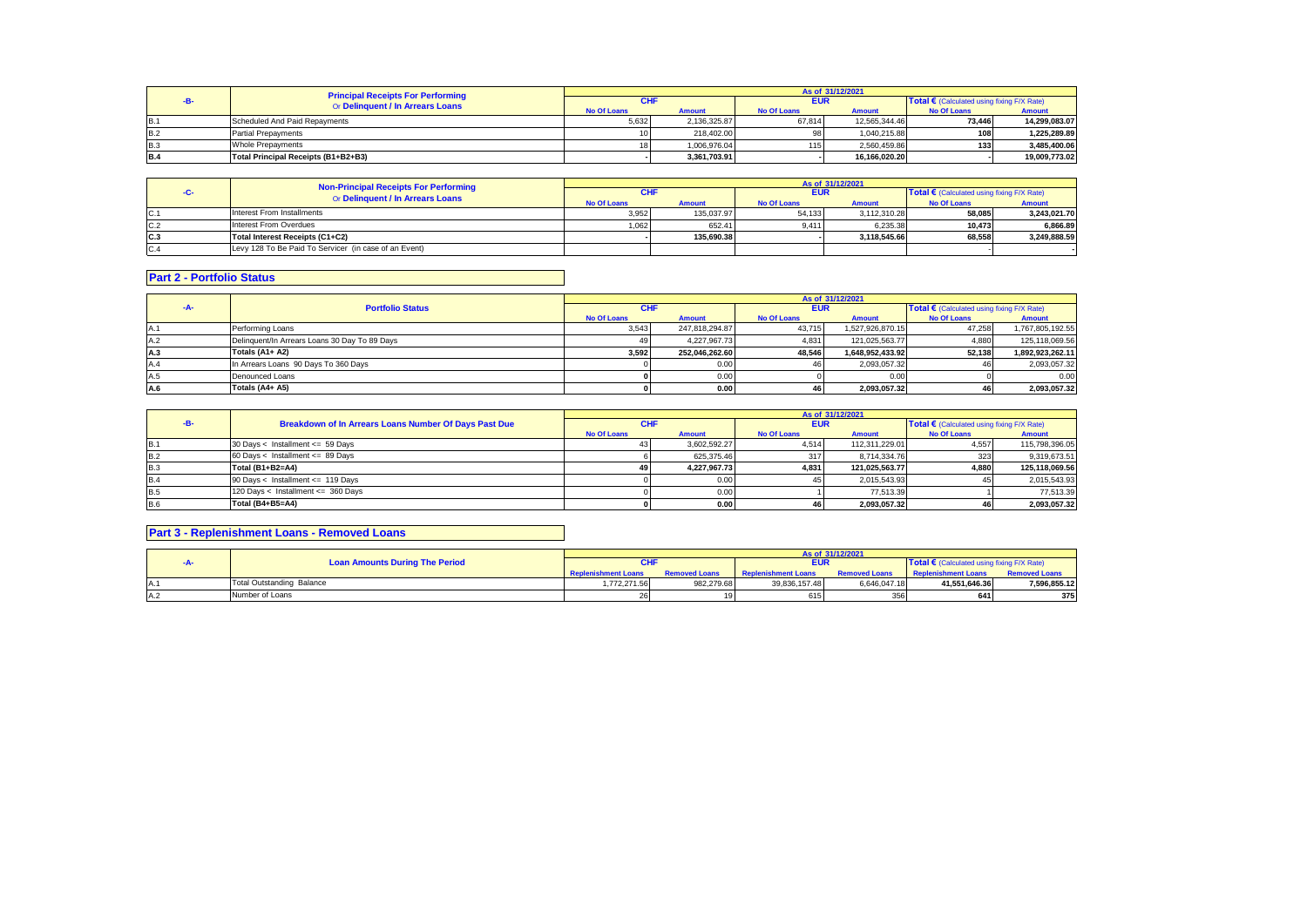| Ш | <b>Statutory Tests</b>                                                                                |                     | as of 31/12/2021 |  |
|---|-------------------------------------------------------------------------------------------------------|---------------------|------------------|--|
|   | <b>Outstanding Bonds Principal</b>                                                                    | 1,500,000,000.00    |                  |  |
|   | Outstanding Accrued Interest on Bonds <sup>1</sup>                                                    | 0.00                |                  |  |
|   | <b>Total Bonds Amount</b>                                                                             | 1,500,000,000.00    |                  |  |
|   | Current Outstanding Balance of Loans                                                                  | 1,895,016,319.43    |                  |  |
|   | A. Adjusted Outstanding Principal of Loans <sup>2</sup>                                               | 1,855,487,032.44    |                  |  |
|   | B. Accrued Interest on Loans                                                                          | 4,088,274.52        |                  |  |
|   | C. Outstanding Principal & accrued Interest of Marketable Assets                                      | 0.00                |                  |  |
|   | D. Aggregate Amount standing to the Credit of Trans. Account - excl. Commingling Res.                 | 0.00                |                  |  |
|   | Z. WAV CB maturity x OS principal amount x Neg. Carry Factor                                          | 14,576,388.89       |                  |  |
|   | Nominal Value (A+B+C+D-Z)                                                                             | 1,844,998,918.08    |                  |  |
|   | Bonds / Nominal Value Assets Percentage                                                               | 1,734,104,046.24    |                  |  |
|   | <b>Nominal Value Test Result</b>                                                                      |                     | Pass             |  |
|   | <b>Net Present Value Test</b>                                                                         |                     | Pass             |  |
|   | Net Present Value                                                                                     | 2, 165, 128, 681.95 |                  |  |
|   | Net Present Value of Liabilities                                                                      | 1,517,411,669.69    |                  |  |
|   | Parallel shift +200bps of current interest rate curve                                                 |                     | Pass             |  |
|   | Net Present Value                                                                                     | 2, 128, 782, 004.28 |                  |  |
|   | Net Present Value of Liabilities                                                                      | 1,514,707,394.89    |                  |  |
|   | Parallel shift -200bps of current interest rate curve                                                 |                     | Pass             |  |
|   | Net Present Value                                                                                     | 2,260,199,338.61    |                  |  |
|   | Net Present Value of Liabilities                                                                      | 1,569,969,393.84    |                  |  |
|   | <b>Interest Rate Coverage Test</b>                                                                    |                     | Pass             |  |
|   | Interest expected to be received in respect of assets comprised in the Cover Pool during the 1st year | 31, 347, 998.63     |                  |  |
|   | Interest due on all series of covered bonds during 1st year                                           | 252,278.01          |                  |  |
|   | <b>Parameters</b>                                                                                     |                     |                  |  |
|   | LTV Cap                                                                                               | 80.00%              |                  |  |
|   | Asset Percentage                                                                                      | 86.5%               |                  |  |
|   | Negative carry Margin                                                                                 | 0.50%               |                  |  |
|   | <b>Reserve Ledger</b>                                                                                 |                     |                  |  |
|   | Opening Balance                                                                                       | 259,684.66          |                  |  |
|   | Required Reserve Amount                                                                               | 284,008.18          |                  |  |
|   | Amount credited to the account (payment to BoNY)                                                      | 24,323.52           |                  |  |
|   | Available (Outstanding) Reserve Amount t                                                              | 284.008.18          |                  |  |

<sup>1</sup> Outstanding Accrued Interest on Bonds as at end date of reporting period<br><sup>2</sup> The adjusted Outstanding Principal of Loans is the current Principle Balance adjusted to a maximum of the LTV cap of the indexed property val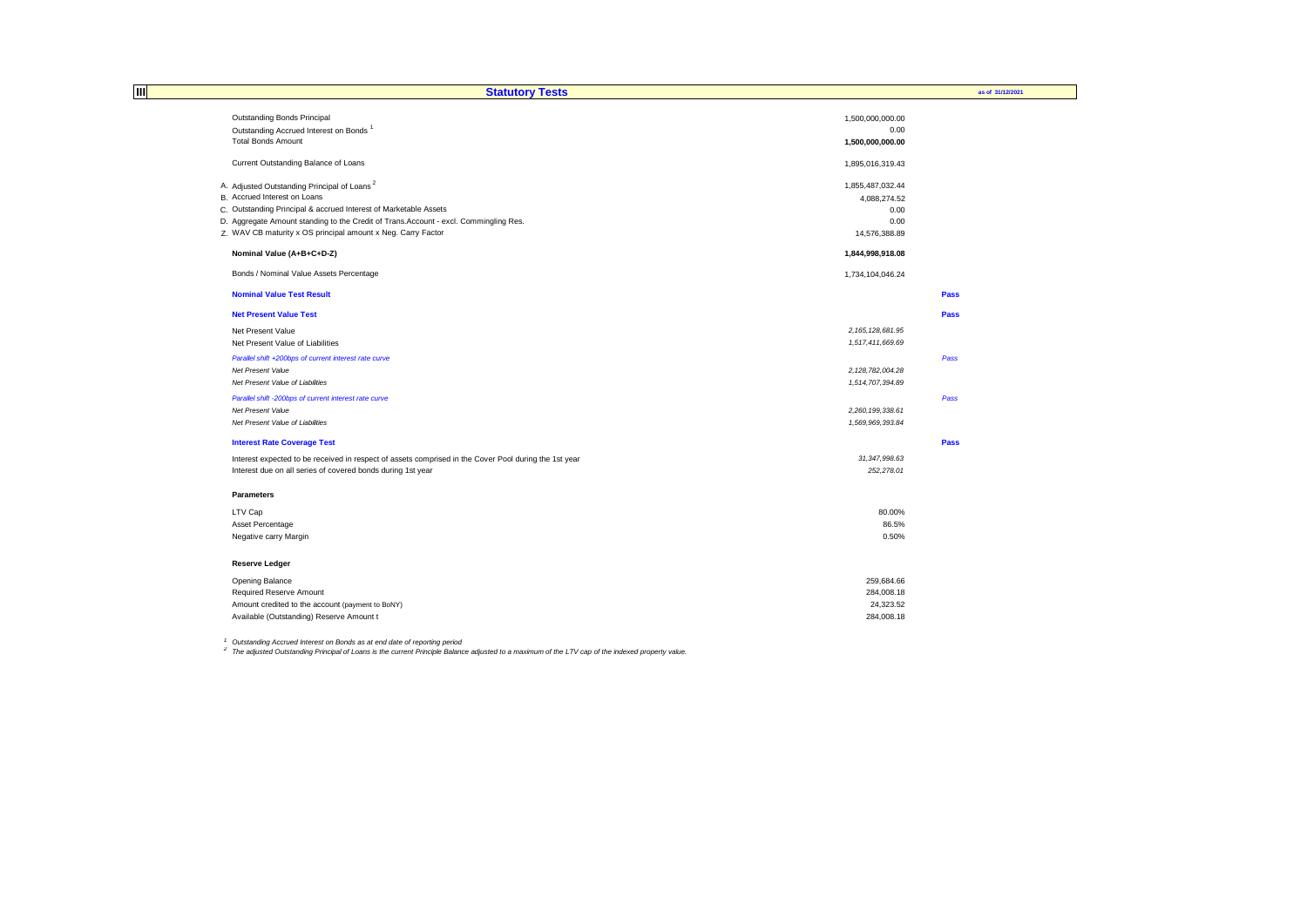**IV**

|                                            |                  | <b>Portfolio Stratifications</b> |                                      |                            |
|--------------------------------------------|------------------|----------------------------------|--------------------------------------|----------------------------|
| <b>LOAN CURRENCY</b>                       |                  |                                  |                                      |                            |
|                                            | Num of Loans     | % of loans                       | OS_Principal (in Euro)               | % of OS_Principal          |
| CHF                                        | 3,592            | 6.88%                            | 243,970,828.19                       | 12.87%                     |
| <b>EUR</b><br><b>Grand Total</b>           | 48,592<br>52,184 | 93.12%<br>100.00%                | 1,651,045,491.24<br>1,895,016,319.43 | 87.13%<br>100.00%          |
|                                            |                  |                                  |                                      |                            |
| <b>ORIGINAL LOAN AMOUNT</b>                | Num of Loans     | % of loans                       | Principal                            | % of Principal             |
| $0 - 37.500$                               | 14,110           | 27.04%                           | 336,844,484.40                       | 8.85%                      |
| 37.501 - 75.000                            | 19,665           | 37.68%                           | 1,115,627,701.91                     | 29.31%                     |
| 75.001 - 100.000<br>100.001 - 150.000      | 8,180<br>6,877   | 15.68%<br>13.18%                 | 728,501,219.26<br>849,971,126.94     | 19.14%<br>22.33%           |
| 150.001 - 250.000                          | 2,626            | 5.03%                            | 496,077,428.04                       | 13.03%                     |
| 250.001 - 500.000                          | 636<br>90        | 1.22%<br>0.17%                   | 207,234,484.17<br>71,519,599.10      | 5.45%<br>1.88%             |
| $500.001 +$<br><b>Grand Total</b>          | 52,184           | 100.00%                          | 3,805,776,043.82                     | 100.00%                    |
|                                            |                  |                                  |                                      |                            |
| <b>OUTSTANDING LOAN AMOUNT</b>             | Num of Loans     | % of loans                       | Principal Euro Equiv.                | % of Principal Euro Equiv. |
| $0 - 37,500$                               | 34,267           | 65.67%                           | 588,614,902.41                       | 31.06%                     |
| 37.501 - 75.000<br>75.001 - 100.000        | 12,371<br>2,849  | 23.71%<br>5.46%                  | 650,811,567.81<br>244,681,298.36     | 34.34%<br>12.91%           |
| 100.001 - 150.000                          | 1,861            | 3.57%                            | 221,803,795.45                       | 11.70%                     |
| 150.001 - 250.000                          | 668              | 1.28%                            | 122,893,208.86                       | 6.49%                      |
| 250.001 - 500.000<br>$500.001 +$           | 143<br>25        | 0.27%<br>0.05%                   | 46,302,712.58<br>19,908,833.96       | 2.44%<br>1.05%             |
| <b>Grand Total</b>                         | 52,184           | 100.00%                          | 1,895,016,319.43                     | 100.00%                    |
|                                            |                  |                                  |                                      |                            |
| <b>ORIGINATION DATE</b>                    | Num of Loans     | $\overline{\%}$ of loans         | Principal Euro Equiv.                | % of Principal Euro Equiv. |
| 1990-2004                                  | 14,017           | 26.86%                           | 343,434,457.05                       | 18.12%                     |
| 2005<br>2006                               | 5,124<br>7,473   | 9.82%<br>14.32%                  | 224,271,560.26<br>336,660,335.66     | 11.83%<br>17.77%           |
| 2007                                       | 7,748            | 14.85%                           | 273,612,877.42                       | 14.44%                     |
| 2008                                       | 4,720            | 9.04%                            | 166.364.116.49                       | 8.78%                      |
| 2009<br>2010                               | 2,873<br>2,664   | 5.51%<br>5.11%                   | 109,035,179.49<br>109,924,224.44     | 5.75%<br>5.80%             |
| 2011                                       | 1,615            | 3.09%                            | 58,094,454.06                        | 3.07%                      |
| 2012<br>2013                               | 1,389<br>1,026   | 2.66%<br>1.97%                   | 46.481.469.43<br>33,379,049.07       | 2.45%<br>1.76%             |
| 2014                                       | 390              | 0.75%                            | 12,333,857.16                        | 0.65%                      |
| 2015                                       | 216              | 0.41%                            | 8,667,606.17                         | 0.46%                      |
| 2016<br>2017                               | 249<br>490       | 0.48%<br>0.94%                   | 12,912,128.37<br>25,525,229.62       | 0.68%<br>1.35%             |
| 2018                                       | 753              | 1.44%                            | 39,881,284.00                        | 2.10%                      |
| 2019<br>2020                               | 372<br>163       | 0.71%<br>0.31%                   | 20,022,562.39<br>10,413,231.61       | 1.06%<br>0.55%             |
| 2021                                       | 902              | 1.73%                            | 64,002,696.74                        | 3.38%                      |
| <b>Grand Total</b>                         | 52,184           | 100.00%                          | 1,895,016,319.43                     | 100.00%                    |
| <b>MATURITY DATE</b>                       |                  |                                  |                                      |                            |
|                                            |                  |                                  |                                      |                            |
|                                            | Num of Loans     | % of loans                       | Principal Euro Equiv.                | % of Principal Euro Equiv. |
| 2021 - 2025<br>2026 - 2030                 | 9,880            | 18.93%                           | 103,973,599.24                       | 5.49%                      |
| 2031 - 2035                                | 15,176<br>10,762 | 29.08%<br>20.62%                 | 372,078,467.03<br>438,025,648.78     | 19.63%<br>23.11%           |
| 2036 - 2040                                | 7,861            | 15.06%                           | 422,810,144.27                       | 22.31%                     |
| 2041 - 2045<br>$2046 +$                    | 3,780<br>4,725   | 7.24%<br>9.05%                   | 234,926,965.51<br>323,201,494.60     | 12.40%<br>17.06%           |
| <b>Grand Total</b>                         | 52,184           | 100.00%                          | 1.895.016.319.43                     | 100.00%                    |
|                                            |                  |                                  |                                      |                            |
| <b>REMAIN. TIME TO MATURITY</b>            | Num of Loans     | % of loans                       | Principal Euro Equiv.                | % of Principal Euro Equiv. |
| $0 - 40$ months                            | 7,942            | 15.22%                           | 72,667,038.95                        | 3.83%                      |
| 40.01 - 60 months<br>60.01 - 90 months     | 4,502<br>6,562   | 8.63%<br>12.57%                  | 79,479,169.06<br>142,451,467.77      | 4.19%<br>7.52%             |
| 90.01 - 120 months                         | 8,672            | 16.62%                           | 277,697,546.67                       | 14.65%                     |
| 120.01 - 150 months<br>150.01 - 180 months | 5,167            | 9.90%<br>9.98%                   | 199,222,917.98<br>256,772,016.94     | 10.51%<br>13.55%           |
| over 180 months                            | 5,207<br>14,132  | 27.08%                           | 866,726,162.06                       | 45.74%                     |
| <b>Grand Total</b>                         | 52,184           | 100.00%                          | 1,895,016,319.43                     |                            |
| <b>INTEREST RATE</b>                       |                  |                                  |                                      | 100.00%                    |
|                                            | Num of Loans     | % of loans                       | Principal Euro Equiv.                | % of Principal Euro Equiv. |
| $0.00\% - 1.00\%$<br>1.01% - 2.00%         | 4,901<br>27,952  | 9.39%<br>53.56%                  | 309,169,409.08<br>1,031,183,467.91   | 16.31%<br>54.42%           |
| 2.01% - 3.00%                              | 3,029            | 5.80%                            | 93,216,272.82                        | 4.92%                      |
| 3.01% - 4.00%<br>4.01% - 5.00%             | 3,373<br>9,641   | 6.46%<br>18.48%                  | 173,384,863.92                       | 9.15%                      |
| 5.01% - 6.00%                              | 855              | 1.64%                            | 228,564,496.90<br>18,826,733.01      | 12.06%<br>0.99%            |
| $6.01\% - 7.00\%$                          | 1,248            | 2.39%                            | 22,008,838.51                        | 1.16%                      |
| $7.01% +$<br><b>Grand Total</b>            | 1,185<br>52,184  | 2.27%<br>100.00%                 | 18,662,237.28<br>1,895,016,319.43    | 0.98%<br>100.00%           |
|                                            |                  |                                  |                                      |                            |
| <b>CURRENT LTV_Indexed</b>                 | Num of Loans     | % of loans                       | Principal Euro Equiv                 | % of Principal Euro Equiv. |
| $0.00\% - 20.00\%$                         | 16,251           | 31.14%                           | 220, 129, 323. 79                    | 11.62%                     |
| 20.01% - 30.00%<br>30.01% - 40.00%         | 8,196<br>7,124   | 15.71%<br>13.65%                 | 227,097,298.00<br>269, 101, 445.62   | 11.98%<br>14.20%           |
| 40.01% - 50.00%                            | 6,342            | 12.15%                           | 295,320,403.08                       | 15.58%                     |
| 50.01% - 60.00%                            | 5,021            | 9.62%                            | 271,474,940.06                       | 14.33%                     |
| 60.01% - 70.00%<br>70.01% - 80.00%         | 3,720<br>2,546   | 7.13%<br>4.88%                   | 230,006,396.00<br>162,969,870.64     | 12.14%<br>8.60%            |
| 80.01% - 90.00%                            | 1,581            | 3.03%                            | 109,996,258.20                       | 5.80%                      |
| 90.01% - 100.00%<br>100.00% +              | 864<br>539       | 1.66%<br>1.03%                   | 64,511,842.07<br>44,408,541.98       | 3.40%<br>2.34%             |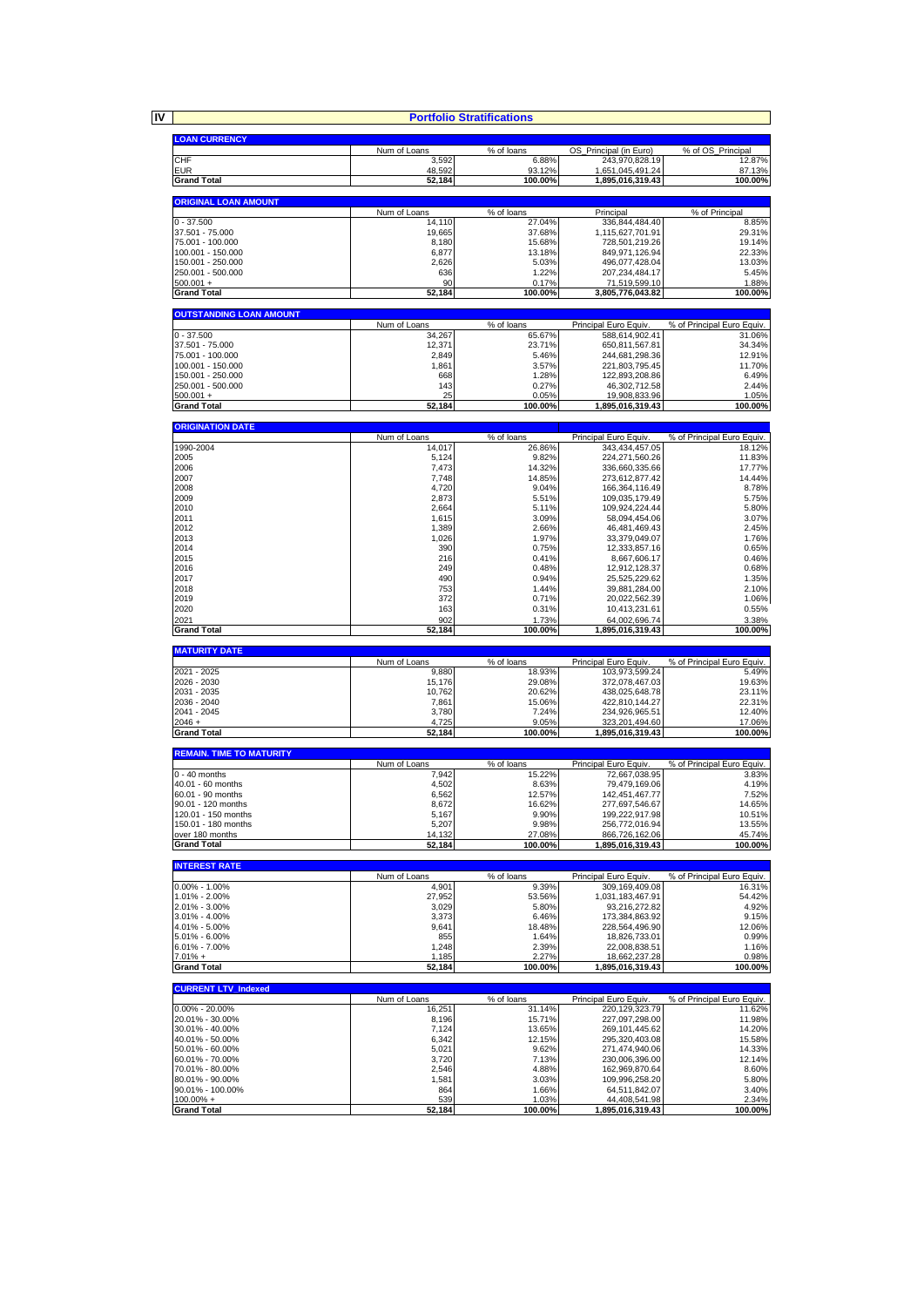| <b>CURRENT LTV_Unindexed</b>                                    |                        |                      |                                           |                                      |
|-----------------------------------------------------------------|------------------------|----------------------|-------------------------------------------|--------------------------------------|
|                                                                 | Num of Loans           | % of loans           | Principal Euro Equiv                      | % of Principal Euro Equiv.           |
| $0.00\% - 20.00\%$                                              | 19,311                 | 37.01%               | 314,946,713.32                            | 16.62%                               |
| 20.01% - 30.00%<br>30.01% - 40.00%                              | 10,350<br>9,263        | 19.83%<br>17.75%     | 344,478,492.33<br>407,196,083.91          | 18.18%<br>21.49%                     |
| 40.01% - 50.00%                                                 | 6,266                  | 12.01%               | 340,962,759.01                            | 17.99%                               |
| 50.01% - 60.00%                                                 | 4,046                  | 7.75%                | 257,590,940.05                            | 13.59%                               |
| 60.01% - 70.00%                                                 | 2,084                  | 3.99%                | 152,454,644.76                            | 8.05%                                |
| 70.01% - 80.00%<br>80.01% - 90.00%                              | 685<br>11 <sup>c</sup> | 1.31%<br>0.23%       | 55,881,210.41<br>12,362,787.59            | 2.95%<br>0.65%                       |
| 90.01% - 100.00%                                                | 38                     | 0.07%                | 6,231,941.50                              | 0.33%                                |
| $100.00\% +$                                                    | 22                     | 0.04%                | 2,910,746.55                              | 0.15%                                |
| <b>Grand Total</b>                                              | 52,184                 | 100.00%              | 1,895,016,319.43                          | 100.00%                              |
| <b>ORIGINAL LTV</b>                                             |                        |                      |                                           |                                      |
|                                                                 | Num of Loans           | % of loans           | Principal Euro Equiv.                     | % of Principal Euro Equiv.           |
| 0.00% - 20.00%                                                  | 3,518                  | 6.74%                | 53,831,036.50                             | 2.84%                                |
| 20.01% - 30.00%<br>30.01% - 40.00%                              | 4,730<br>6,462         | 9.06%<br>12.38%      | 106,044,646.06<br>174,525,315.82          | 5.60%<br>9.21%                       |
| 40.01% - 50.00%                                                 | 7,987                  | 15.31%               | 257,640,801.46                            | 13.60%                               |
| 50.01% - 60.00%                                                 | 8,448                  | 16.19%               | 317,505,139.31                            | 16.75%                               |
| 60.01% - 70.00%                                                 | 7,606                  | 14.58%               | 325, 344, 496. 17                         | 17.17%                               |
| 70.01% - 80.00%                                                 | 7,326                  | 14.04%               | 335,878,464.86                            | 17.72%                               |
| 80.01% - 90.00%<br>90.01% - 100.00%                             | 3,650<br>2,126         | 6.99%<br>4.07%       | 175,754,065.97<br>130,403,846.37          | 9.27%<br>6.88%                       |
| $100.00\%$ +                                                    | 331                    | 0.63%                | 18,088,506.90                             | 0.95%                                |
| <b>Grand Total</b>                                              | 52,184                 | 100.00%              | 1,895,016,319.43                          | 100.00%                              |
|                                                                 |                        |                      |                                           |                                      |
| <b>LOCATION OF PROPERTY</b>                                     | Num of Loans           | % of loans           | Principal Euro Equiv                      | % of Principal Euro Equiv.           |
| Attica                                                          | 20,956                 | 40.16%               | 908, 168, 936.87                          | 47.92%                               |
| Thessaloniki                                                    | 7,614                  | 14.59%               | 251,045,174.32                            | 13.25%                               |
| Macedonia                                                       | 6,122                  | 11.73%               | 166,220,875.75                            | 8.77%                                |
| Peloponnese<br>Thessaly                                         | 3,873<br>3,725         | 7.42%<br>7.14%       | 126,221,659.77<br>103,874,239.49          | 6.66%<br>5.48%                       |
| Sterea Ellada                                                   | 2,833                  | 5.43%                | 84,317,473.68                             | 4.45%                                |
| Creta Island                                                    | 2,110                  | 4.04%                | 78,118,172.27                             | 4.12%                                |
| Ionian Islands                                                  | 825                    | 1.58%                | 31,911,352.78                             | 1.68%                                |
| Thrace                                                          | 1,356                  | 2.60%                | 40,327,240.76                             | 2.13%                                |
| Epirus                                                          | 1,579                  | 3.03%                | 47,921,323.31                             | 2.53%                                |
| Aegean Islands<br><b>Grand Total</b>                            | 1,191<br>52,184        | 2.28%<br>100.00%     | 56,889,870.42<br>1,895,016,319.43         | 3.00%<br>100.00%                     |
|                                                                 |                        |                      |                                           |                                      |
| <b>SEASONING</b>                                                |                        |                      |                                           |                                      |
| $0 - 12$ months                                                 | Num of Loans<br>895    | % of loans<br>1.72%  | Principal Euro Equiv<br>63,615,529.12     | % of Principal Euro Equiv.<br>3.36%  |
| 12 - 24 months                                                  | 165                    | 0.32%                | 10,560,176.55                             | 0.56%                                |
| 24 - 36 months                                                  | 371                    |                      |                                           |                                      |
|                                                                 |                        | 0.71%                | 19,734,442.80                             | 1.04%                                |
| 36 - 60 months                                                  | 1,226                  | 2.35%                | 64,942,180.58                             | 3.43%                                |
| 60 - 96 months                                                  | 813                    | 1.56%                | 32,205,376.13                             | 1.70%                                |
| over 96 months                                                  | 48,714                 | 93.35%               | 1,703,958,614.25                          | 89.92%                               |
| <b>Grand Total</b>                                              | 52,184                 | 100.00%              | 1,895,016,319.43                          | 100.00%                              |
| <b>LEGAL LOAN TERM</b>                                          |                        |                      |                                           |                                      |
| $0 - 5$ years                                                   | Num of Loans<br>11     | % of loans<br>0.02%  | Principal Euro Equiv<br>131,380.79        | % of Principal Euro Equiv.<br>0.01%  |
| 5 - 10 years                                                    | 469                    | 0.90%                | 6,917,431.92                              | 0.37%                                |
| 10 - 15 years                                                   | 6,633                  | 12.71%               | 84,675,844.54                             | 4.47%                                |
| 15 - 20 years                                                   | 9,377                  | 17.97%               | 217,445,760.95                            | 11.47%                               |
| 20 - 25 years                                                   | 10,044                 | 19.25%               | 378,484,600.08                            | 19.97%                               |
| 25 - 30 years                                                   | 16,958                 | 32.50%<br>7.22%      | 682,425,485.29                            | 36.01%<br>11.42%                     |
| 30 - 35 years<br>$35$ years $+$                                 | 3,767<br>4,925         | 9.44%                | 216,479,258.83<br>308,456,557.02          | 16.28%                               |
| <b>Grand Total</b>                                              | 52,184                 | 100.00%              | 1,895,016,319.43                          | 100.00%                              |
| <b>REAL ESTATE TYPE</b>                                         |                        |                      |                                           |                                      |
|                                                                 | Num of Loans           | % of loans           | Principal Euro Equiv                      | % of Principal Euro Equiv.           |
| Flats                                                           | 40,630                 | 77.86%               | 1,391,806,943.54                          | 73.45%                               |
| Houses                                                          | 11.554                 | 22.14%               | 503,209,375.89                            | 26.55%                               |
| <b>Grand Total</b>                                              | 52,184                 | 100.00%              | 1,895,016,319.43                          | 100.00%                              |
| <b>LOAN PURPOSE</b>                                             |                        |                      |                                           |                                      |
|                                                                 | Num of Loans           | % of loans           | Principal Euro Equiv.                     | % of Principal Euro Equiv.           |
| Construction<br>Purchase                                        | 11,337<br>28,135       | 21.73%               | 415,289,256.79<br>1,087,744,459.93        | 21.91%<br>57.40%                     |
| Repair                                                          | 9,709                  | 53.91%<br>18.61%     | 304,588,250.43                            | 16.07%                               |
| Construction (re-mortgage)                                      | 105                    | 0.20%                | 6,377,680.26                              | 0.34%                                |
| Purchase (re-mortgage)                                          | 591                    | 1.13%                | 27,962,723.48                             | 1.48%                                |
| Repair (re-mortgage)                                            | 301                    | 0.58%                | 12,770,067.59                             | 0.67%                                |
| <b>Equity Release</b><br><b>Grand Total</b>                     | 2,006<br>52,184        | 3.84%<br>100.00%     | 40,283,880.95<br>1,895,016,319.43         | 2.13%<br>100.00%                     |
|                                                                 |                        |                      |                                           |                                      |
| <b>INTEREST PAYMENT FREQUENCY</b>                               |                        |                      |                                           |                                      |
| FA                                                              | Num of Loans<br>52,014 | % of loans<br>99.67% | Principal Euro Equiv.<br>1,879,673,641.33 | % of Principal Euro Equiv.<br>99.19% |
| Balloon                                                         | 170                    | 0.33%                | 15,342,678.10                             | 0.81%                                |
| <b>Grand Total</b>                                              | 52,184                 | 100.00%              | 1,895,016,319.43                          | 100.00%                              |
| <b>INTEREST RATE TYPE</b>                                       |                        |                      |                                           |                                      |
|                                                                 | Num of Loans           | % of loans           | Principal Euro Equiv.                     | % of Principal Euro Equiv.           |
| Floating                                                        | 50,817                 | 97.38%               | 1,824,592,252.05                          | 96.28%                               |
| <b>Fixed Converting to Floating</b><br><b>Fixed to Maturity</b> | 1,134<br>233           | 2.17%<br>0.45%       | 68,721,168.61<br>1,702,898.77             | 3.63%<br>0.09%                       |

Fixed rate assets *3.72%* Assets' WAL (in years) *6.57*